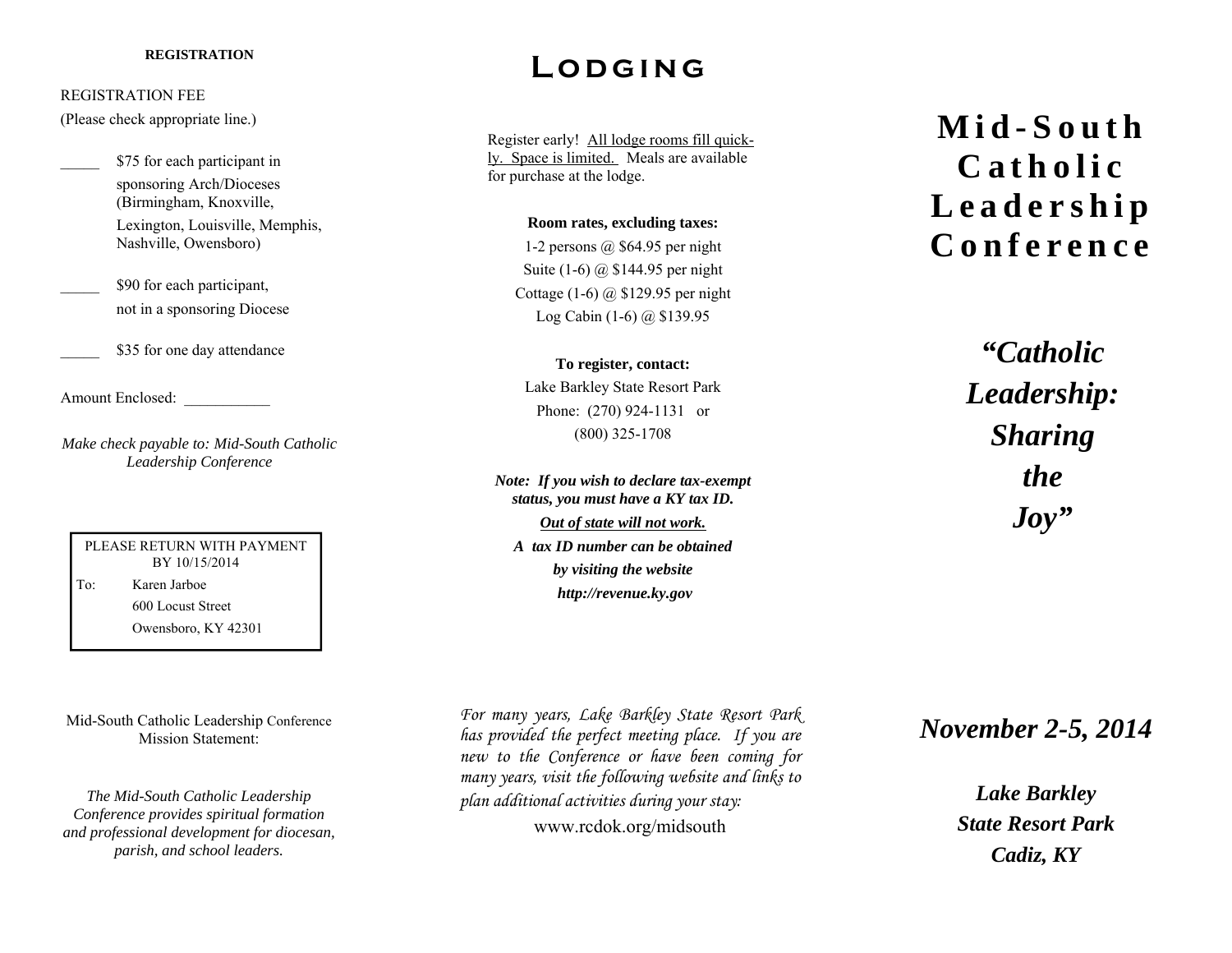*We invite you to our annual conference, held*  at beautiful Lake Barkley State Resort Park *in Cadiz, KY. We are confident that the following speakers and the peaceful atmosphere will allow you time to grow and revitalize yourself spiritually, physically,*  and mentally. The exhibitors, who have *supported this conference for years, will be available to share their time, talent, and treasure with you.* 

## **THIS YEAR'S SPEAKERS**

- $\bullet$  *Bob McCarty***,** Executive Director of NFCYM, will provide the opening keynote "Called to be Prophets and Poets" and a workshop "How to Talk with Young People About God."
- $\bullet$  *Nancy Bird,* Division Manager for RCL Benziger, will offer a workshop, "The Power of Prayer: 10 Ways to Pray with Children and Families" and a keynote, "Jesus, Joy, and Discipleship."
- $\bullet$  *Rob Wahl* provides workshops on catechesis with young people using improvisational humor. He joins us for two workshops this year.
- $\bullet$  *Jim Mattingly*, Superintendent of Catholic Schools for the Diocese of Owensboro, will lead this year's Catholic School Forum.
- $\bullet$  *Lourdes Garza,* Director of the Office of Hispanic Ministry for the Diocese of Knoxville, will present the workshop "The Joy of Collaborating Cultures."
- $\bullet$  *Sr. Janet Schaeffler, OP,* a Dominican Sisster of Adrian, MI has spent many years in parish and archdiocesan catechetical ministry. She will present a workshop "The Catechumenate as a Model for All Catechesis" and the final keynote, "Seven Habits of Highly Effective Leaders."
- $\bullet$  *Bernard DuMond,* Consultant for Institute for School and Parish Development, will provide a workshop designed to improve school enrollment and development.
- $\bullet$  *John Angotti* returns to provide music for the liturgies, Monday night's social, and will also lead a workshop on music and children's liturgy.

| Tentative Schedule                                                             | $\ddot{\mathbf{x}}$<br>Position | Phone ( |              | Address | E-Mail: | Name <sub>-</sub> |
|--------------------------------------------------------------------------------|---------------------------------|---------|--------------|---------|---------|-------------------|
| SUNDAY, November 2, 2014                                                       |                                 |         |              |         |         |                   |
| Registration<br>3:00                                                           |                                 |         |              |         |         |                   |
| Welcoming & Opening Liturgy<br>6:00                                            | $\Box$                          |         |              |         |         |                   |
| 6:00<br>Exhibits open                                                          | DRE                             |         |              |         |         |                   |
| 7:00<br>Opening Session: Bob McCarty                                           |                                 |         |              |         |         |                   |
| 8:00<br>Social                                                                 |                                 |         |              |         |         |                   |
|                                                                                | $\Box$ Pastor                   |         |              |         |         |                   |
| MONDAY, November 3, 2014                                                       |                                 |         |              |         |         |                   |
| 8:30 Eucharistic Celebration                                                   |                                 |         |              |         |         |                   |
| 10:15 Workshops:                                                               |                                 |         |              |         |         |                   |
| <b>Bob McCarty</b>                                                             | $\Box$ Principal                |         |              |         |         |                   |
| Nancy Bird                                                                     |                                 |         |              |         |         |                   |
| Catholic School Forum                                                          |                                 |         |              |         |         |                   |
| Popcorn and Drinks with RCL Benziger<br>1:30                                   |                                 |         |              |         |         |                   |
| A presentation of RCL Benziger's Catho-<br>lic Youth Faith Formation FILMclips | $\Box$ Youth Minister           |         |              |         |         |                   |
| 6:00<br>Workshops                                                              |                                 |         |              |         |         |                   |
| Rob Wahl                                                                       |                                 | Diocese |              |         |         |                   |
| Lourdes Garza                                                                  |                                 |         |              |         |         |                   |
| Sr. Janet Schaeffler, OP                                                       |                                 |         |              |         |         |                   |
| <b>Exhibitors Social</b><br>7:30                                               |                                 |         |              |         |         |                   |
| TUESDAY, November 4, 2014                                                      | $\Box$ Catechist                |         | <b>State</b> |         |         |                   |
| Morning Praise<br>8:30                                                         |                                 |         |              |         |         |                   |
| General Session: Nancy Bird<br>9:00                                            |                                 |         |              |         |         |                   |
| 11:00 Workshops                                                                |                                 |         |              |         |         |                   |
| <b>Bernard DuMond</b>                                                          |                                 |         |              |         |         |                   |
| John Angotti                                                                   | <b>Other</b>                    |         |              |         |         |                   |
| Rob Wahl                                                                       |                                 |         | drz          |         |         |                   |
| <b>TBD</b><br>2:30                                                             |                                 |         |              |         |         |                   |
| Eucharistic Celebration<br>4:30                                                |                                 |         |              |         |         |                   |
| 6:00<br>Diocesan Socials                                                       |                                 |         |              |         |         |                   |
|                                                                                |                                 |         |              |         |         |                   |
| WEDNESDAY, November 5, 2014                                                    |                                 |         |              |         |         |                   |
| General Session: Sr. Janet Schaeffler, OP<br>9:00                              |                                 |         |              |         |         |                   |
| 10:15 Eucharistic Celebration and Closing                                      |                                 |         |              |         |         |                   |
|                                                                                |                                 |         |              |         |         |                   |
|                                                                                |                                 |         |              |         |         |                   |
|                                                                                |                                 |         |              |         |         |                   |

*(Please complete both sides of registration.)* 

(Please complete both sides of registration,